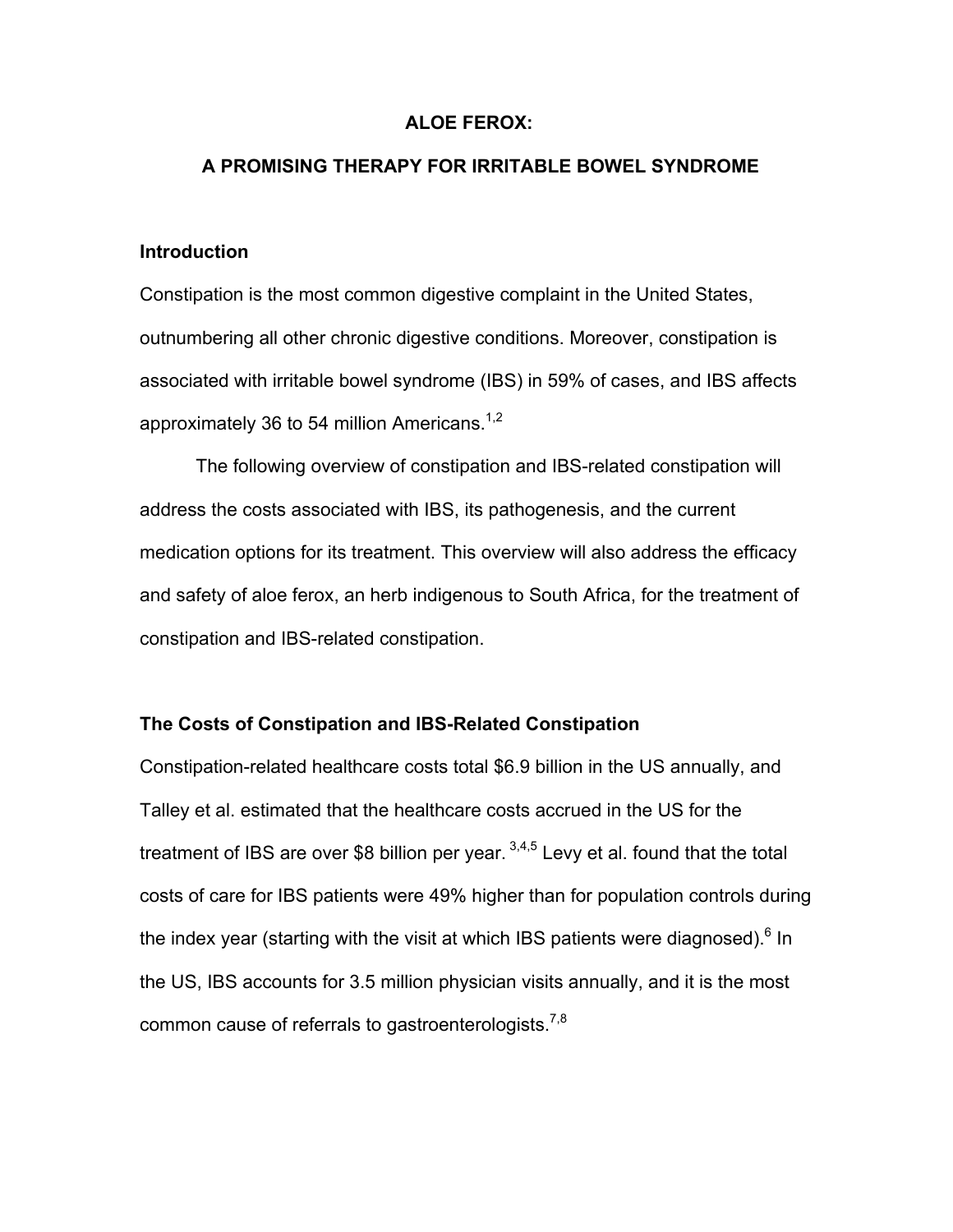### **The Pathogenesis of IBS**

The ambiguities involved in defining IBS, lack of understanding of its pathophysiology, and slow accumulation of evidence on the benefits of treatment modalities have made IBS notoriously difficult to diagnose and treat.<sup>9</sup> Numerous mechanisms have been purported to explain the cause of IBS, and scientists currently believe that IBS represents a multitude of aberrations that include dysmotility, visceral hypersensitivity, abnormal brain-gut responses, psychosocial factors, sensorimotor dysfunction, and alterations in local reflex mechanisms or extrinsic and central neural connections.<sup>10</sup> Various bacteria and viruses have also been associated with the pathogenesis of IBS. $11,12$ 

The understanding of IBS is exacerbated by the complexity of the enteric nervous system, which is composed of a vast network of neurons located throughout the GI tract.<sup>13</sup> This neuronal network communicates directly with the brain through the spinal cord. There are as many neurons in the small intestine as in the spinal cord, and the same hormones and chemicals that transmit signals in the brain have been found in the gut, including serotonin, norepinephrine, nitric oxide, and acetylcholine.<sup>13</sup>

### **The Conundrum of Treating IBS**

Current interventions for IBS with constipation tend to target single symptoms of the disorder, with multiple symptom relief only achieved through the use of multiple therapies.<sup>14</sup> Hence, there remains an unmet need for well-tolerated and effective treatments for IBS with constipation that target abdominal symptoms,

 $\mathfrak{p}$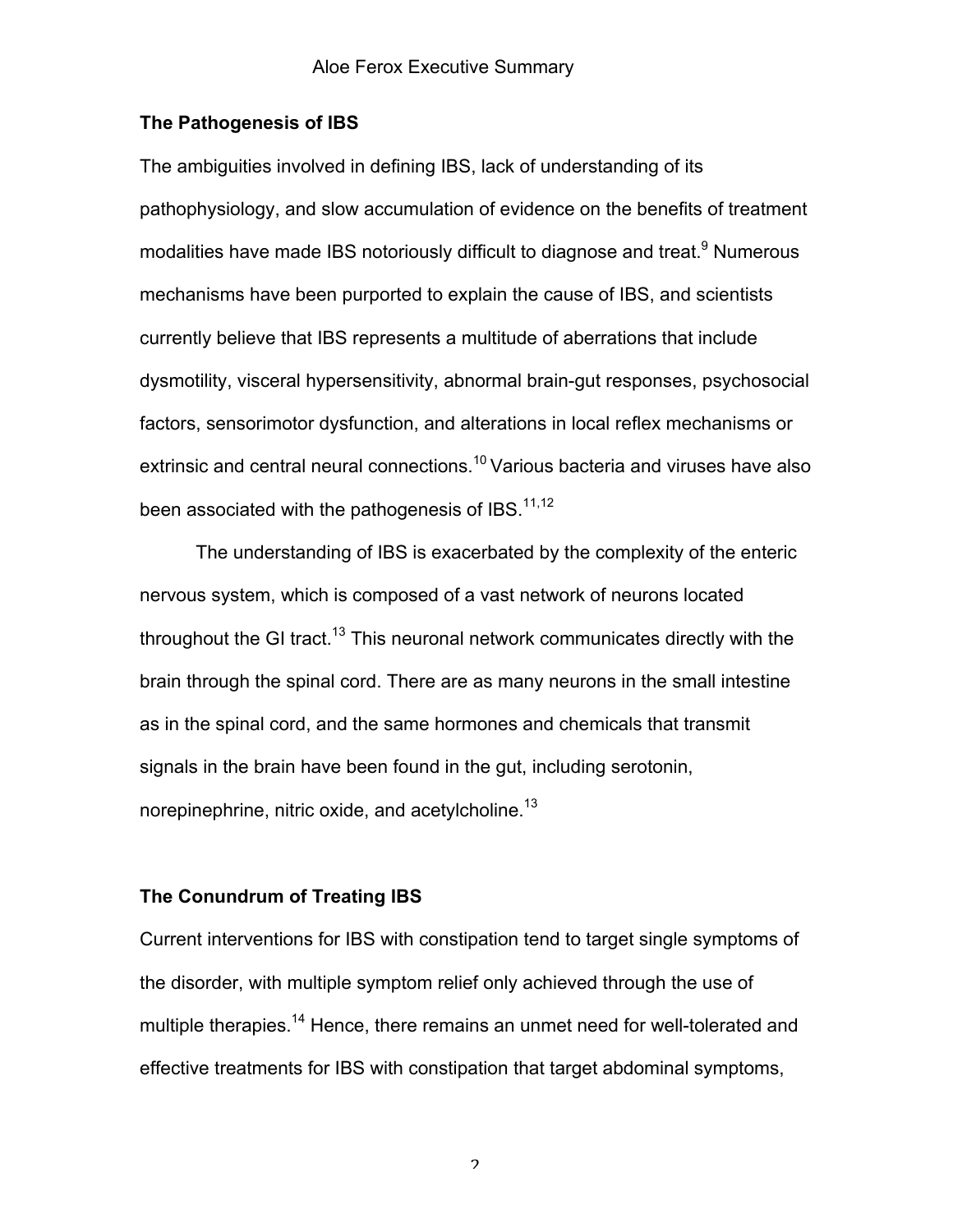including abdominal pain and bowel symptoms.<sup>15</sup>

Conventional therapy for patients with moderate to severe symptoms of IBS is largely unsatisfactory, and the development of new and effective drugs is made difficult by the disease's complex pathogenesis, variety of symptoms, and lack of objective clinical findings that are the hallmark of this disorder.<sup>15</sup>

# **Current Medications for the Treatment of IBS**

The various medications that are used to treat IBS include laxatives, antispasmodics, lubiprostone, and recently FDA-approved linaclotide. Given the staggering scope and costs of IBS-related constipation pharmaceutical companies have poured millions of dollars into research and development for IBS, but their massive investments have yielded largely ineffective medications and, in some cases, medications that are deleterious.

For example, Novartis' tegaserod, a serotonin agonist, was hailed as a potential panacea for the treatment of IBS. The FDA approved the drug in 2002, but it was subsequently removed from the market in 2007 due to FDA concerns about its adverse cardiovascular effects.

Lubiprostone (Sucampo/Takeda/Abbott), a chloride channel activator, is FDA approved for adult women and men who have IBS with constipation. A phase III study found that patients treated with lubiprostone experienced a median increase of three or four spontaneous bowel movements per week after one month of treatment with lubiprostone compared with a median increase of 1.0 to 1.5 spontaneous bowel movements per week among those in the placebo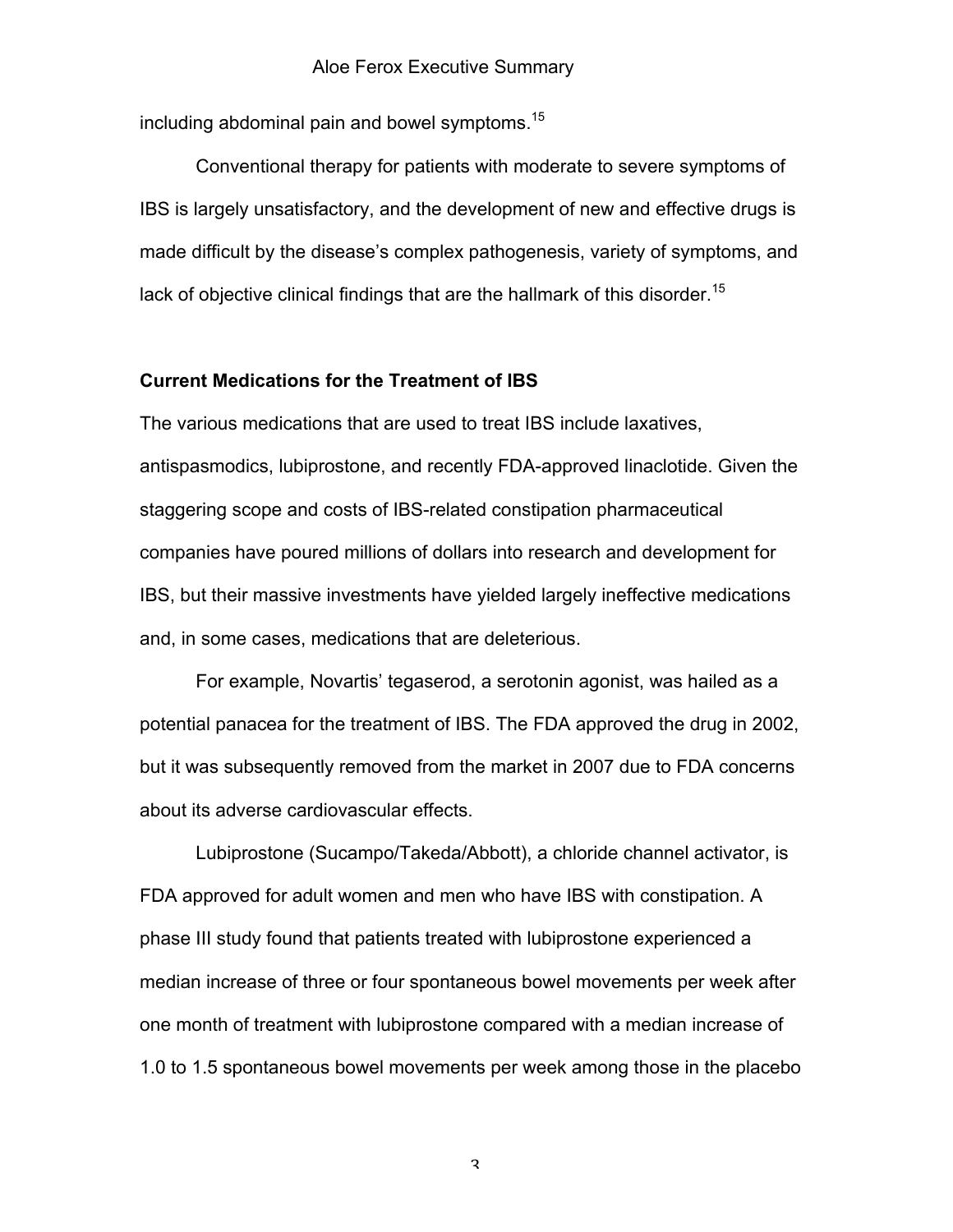group.<sup>16</sup> In clinical trials, the most common adverse event for lubiprostone has been nausea (31%). The drug's adverse events also included diarrhea (13%), headache (13%), abdominal distention (5%), abdominal pain (5%), flatulence  $(6\%)$ , sinusitis (5%) and vomiting (5%).<sup>17</sup> Lubiprostone affects on pregnancy have not been studied in humans, but testing in Guinea pigs resulted in fetal loss. The side effect profile of lubiprostone has generated disappointing sales in the US—\$240 million in 2012.

Linaclotide (Ironwood/Forest Laboratories), a peptide agonist of guanylate cyclase 2C, was approved by the FDA for the treatment of irritable bowel syndrome with constipation and chronic idiopathic constipation in 2012. A phase III study of people with chronic constipation showed that one in five patients returned to normal bowel movements after taking linaclotide.<sup>18</sup> And on average, chronic constipation patients taking linaclotide had more frequent bowel movements, less straining, and less bloating and discomfort.<sup>19</sup> Although linaclotide seems to lack the efficacy of lubiprostone, its side effect profile is far superior to lubiprostone. Cantor Fitzgerald & Co. expects linaclotide to overtake lubiprostone sales by 2015 and reach sales of \$2.8 billion by 2027.

A number of probiotics are currently in phase II and phase III trials for the treatment of IBS. Recent studies have suggested that probiotics may be useful in the treatment of IBS. $^{20}$  Although the exact mechanism for how probiotics may aid in the reduction of IBS symptoms is unknown, the effects of probiotics on alterations in gut bacteria appear to play a role in probiotics mitigation of IBS symptoms.<sup>20</sup>

 $\pmb{\varLambda}$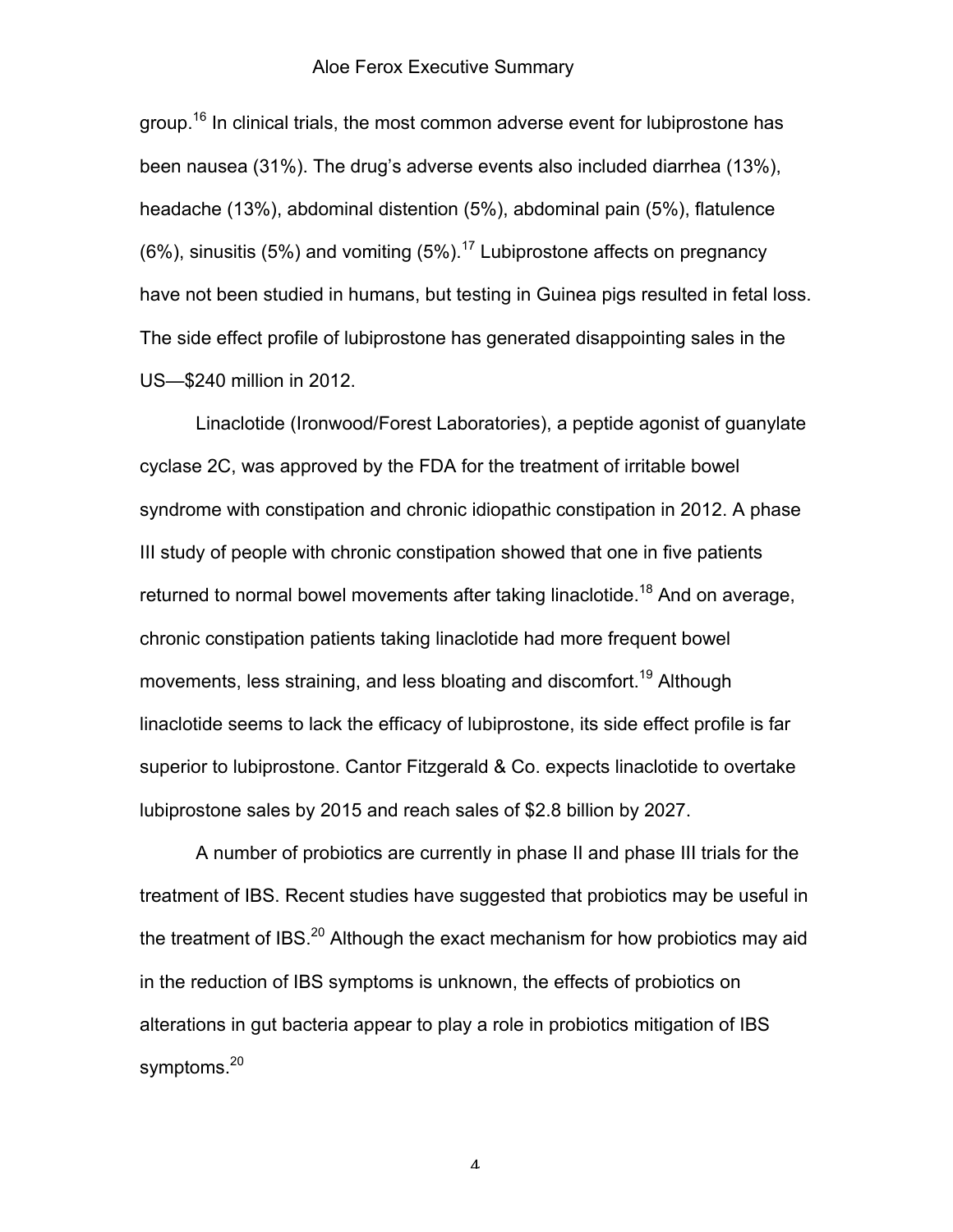Despite an increasing understanding IBS, over-the-counter (OTC ) laxatives remain the primary treatment option for severe constipation and IBSrelated constipation, and the annual expenditures on OTC laxatives in the US is estimated to exceed \$850 million.<sup>21</sup>

Although OTC laxatives are the principal treatment for IBS-related constipation in the US, they are an extremely imperfect treatment. Laxatives are habit forming and addictive, because they ultimately contribute to constipation by reducing the bowel's normal activity.<sup>22</sup> As a consequence, increasingly large doses of laxatives are required to achieve regular bowel movements, and they ultimately become utterly ineffectual.<sup>22</sup> Laxative abuse can also lead to potentially fatal fluid and electrolyte imbalances—including hypokalaemia and metabolic acidosis—as well as intestinal paralysis, IBS, pancreatitis, and renal failure. 23,24,25

#### **Aloe Ferox for the Treatment of IBS**

Aloe ferox is in the *Aloe* family of flowering plants, and its most frequently cited medicinal uses include the treatment of infections, internal parasites, digestive ailments, and injuries.<sup>26</sup> Indeed, studies have shown that aloe ferox is affective against bacteria, fungi, and a variety of different parasites. $27, 28$  Moreover, studies have demonstrated that aloe ferox has strong anti-oxidant activities and antiinflammatory properties too.<sup>29,30</sup>

Although aloe ferox has been used to treat digestive tract ailments in South Africa for generations, only two studies in PubMed, a vast repository of scientific studies, address its efficacy and safety in the treatment of constipation.

 $\overline{\phantom{a}}$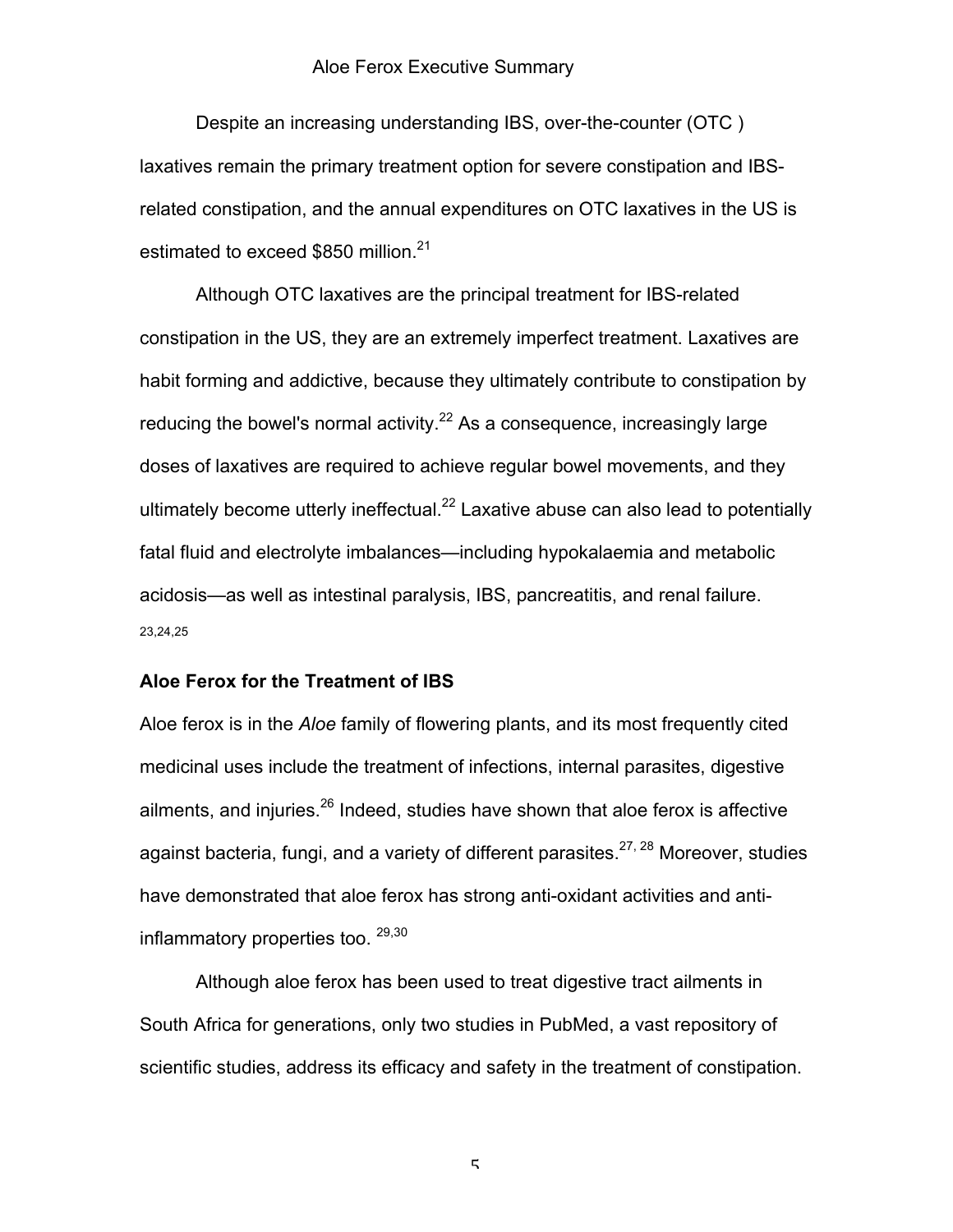In the first study, Wintola et al. assessed the efficacy of aloe ferox extract against loperamide-induced constipation in Wistar rats at the respective dose ranges of 50, 100, and 200 mg/kg body weight per day. The study found that aloe ferox improved intestinal motility, increased fecal volume, and normalized body weight in the constipated rats, which are indications of the herb's laxative properties of the herb, and Wintola et al. determined that the 200 mg/kg body weight dose of aloe ferox extract showed optimum motility efficacy.<sup>31</sup> The researchers concluded that the effect of aloe ferox extract compares favorably well with senokot, a standard laxative drug.<sup>31</sup>

A second study evaluated the safety of aloe ferox for the treatment of constipation in Wistar rats. This study evaluated the toxicological effect of aloe ferox on hematological parameters as well as liver and kidney function indices in loperamide-induced constipated rats. Aloe ferox did not cause any significant effect on liver and kidney function indices, including serum levels of creatinine, uric acid, urea, calcium and potassium ions at all the dosages investigated, whereas OTC laxatives have demonstrated a negative effect on electrolyte  $i$ mbalances.<sup>32</sup> The serum levels of total protein, albumin, bilirubin and gamma glutamyl trasferase were not affected by aloe ferox, and, conversely, the elevated activities of alkaline phosphatase, alanine transaminase and aspartate transaminase in the untreated constipated animals were normalized following treatment with aloe ferox. The researchers findings indicated that aloe ferox may be a safe oral remedy for constipation.<sup>32</sup>

Despite a dearth of studies concerning the efficacy and safety of aloe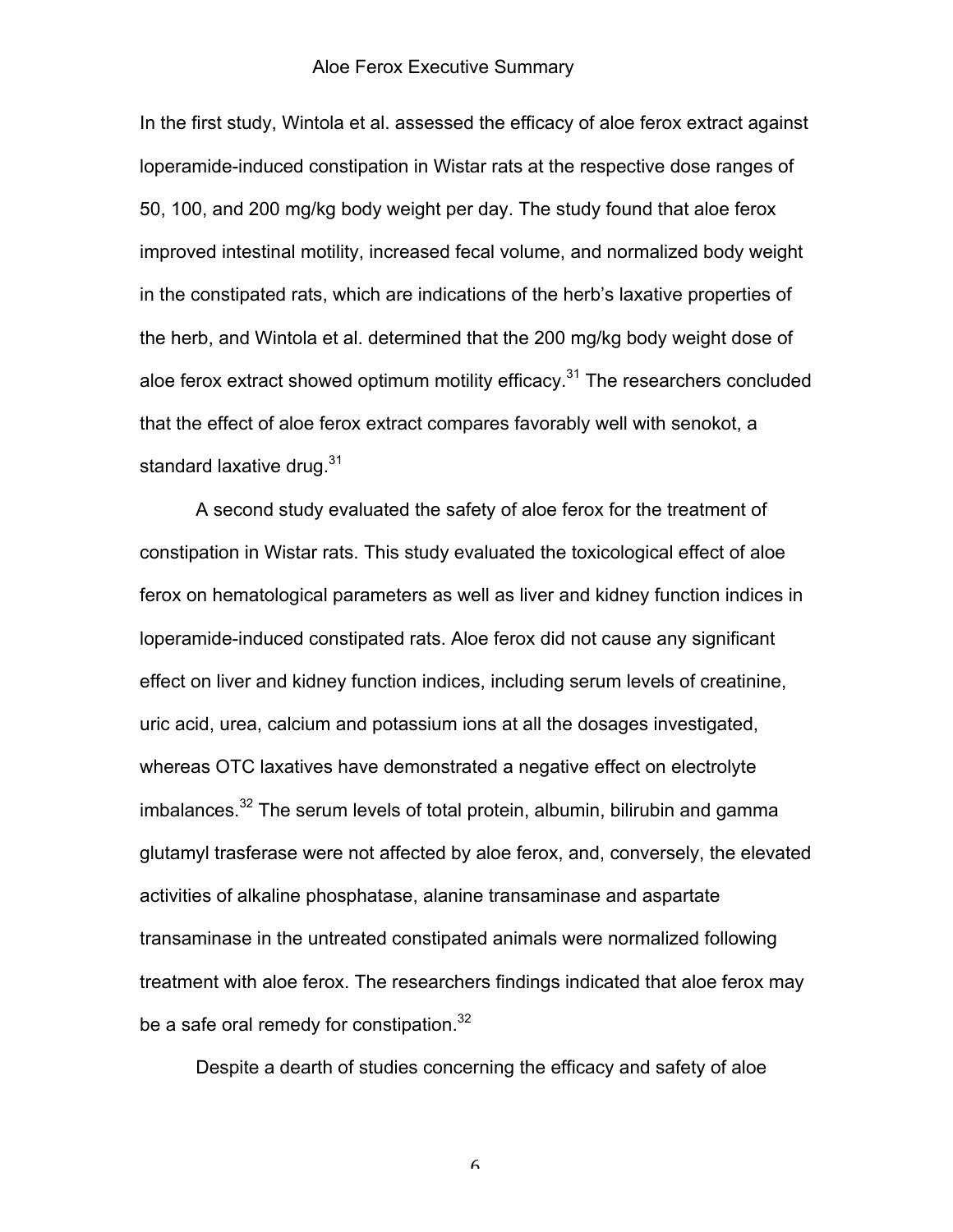ferox for the treatment of constipation and IBS-related constipation, a number of anecdotal accounts have buttressed the efficacy and safety of aloe ferox for the treatment of IBS. As previously mentioned, IBS is thought to be an amalgam of different disorders, and anecdotal accounts of people who take aloe ferox for IBS suggest that aloe ferox has more of a universal mitigation of symptoms than the current medications that are used to treat IBS.

An explanation for aloe ferox mitigating a number of symptoms for IBS is that the herb has properties that are effective against bacteria, fungi, and a variety of different parasites, and it has also demonstrated strong anti-oxidant activities and anti-inflammatory properties too. So aloe ferox appears to affect various disorders that play a role in IBS. Moreover, aloe ferox differs from OTC laxatives, because it is not habit forming and addictive. Anecdotal accounts indicate that increasingly large doses of aloe ferox are not required for regular, daily bowel movements.

### **The Safety and Anti-Carcinogenic Effects of the Aloes**

Although aloe ferox has been used as a medicinal herb for centuries, its overall sales as an herbal supplement are overshadowed by aloe vera, which is also indigenous to Africa. Symphony IRI Group, a Chicago-based market research firm, ranks aloe vera as the 18th top-selling herbal supplement in the US with 2012 sales of \$2.52 million, whereas sales of aloe ferox did not pierce the top 40 of herbal supplement sales in the US. Aloe vera gel can be found in hundreds of skin products, including lotions and sunblocks. The Food and Drug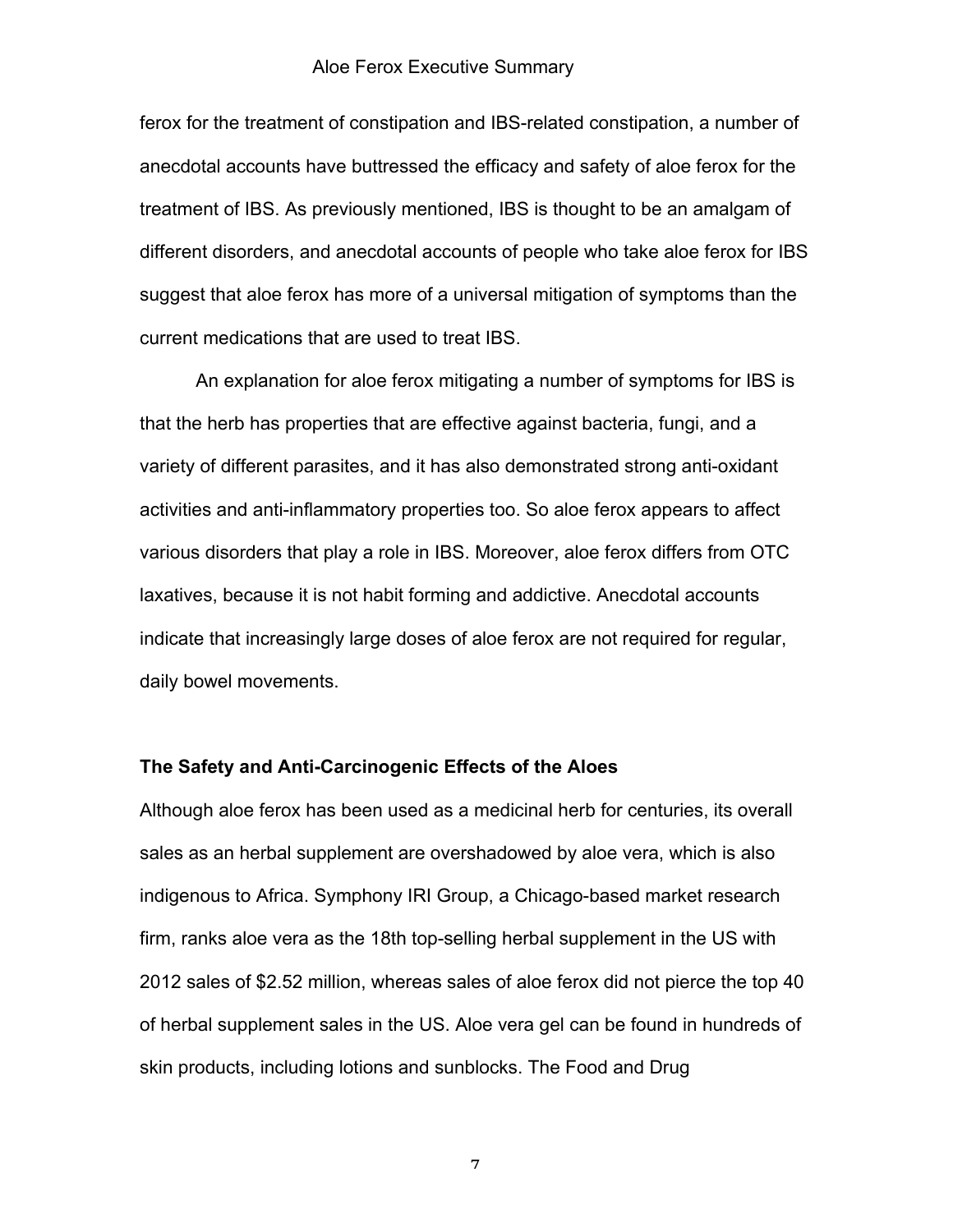Administration (FDA) has also approved aloe vera as a natural food flavoring, and its available in soft drinks that are sold in numerous retail stores, including WalMart.

Fanali et al. conducted a chromatographic analysis of both aloe ferox and aloe vera, and their analysis found that both plants share a number of chromatographic chemical properties.  $33$  But a primary difference in the chromatographic properties between the two plants was the presence of the anthraquinones aloin A and aloin  $B^{33}$  Although both aloe ferox and aloe vera contain aloin A and aloin B, aloe ferox has twofold to fivefold greater concentrations of aloin A and aloin  $B^{33}$ . The aloins play an integral role in the plants' laxative properties.<sup>34,35,36,37,38,39,40</sup>

In addition to having a laxative effect, Hamiza et al. found that aloin "clearly" protects against chemically-induced preneoplastic lesions in Wister rats by inducing antioxidant, anti-inflammatory and antiproliferative markers.<sup>41</sup> Moreover, several studies have demonstrated that aloin has potent anti-tumor and cancer properties.  $42,43,44,45,45,47,48,49,50,51$ 

The aloe species also contains aloctin, which is a glycoprotein with immunomodulatory effects against cancer.<sup>53</sup> For example, Ehrlich ascites are manifestations of advanced cancers of abdominal cavity organs such as colon cancer, and Akev et al. have shown that aloin significantly reduced Ehrlich ascites tumors in mice.<sup>54</sup> Aloin has significantly inhibited the development of Shay ulcers and indomethacin-induced gastric lesions in rats too.<sup>55</sup> Additional researchers have also found that aloin has potent anti-tumor activities. <sup>55,57,58</sup>

 ${\mathsf Q}$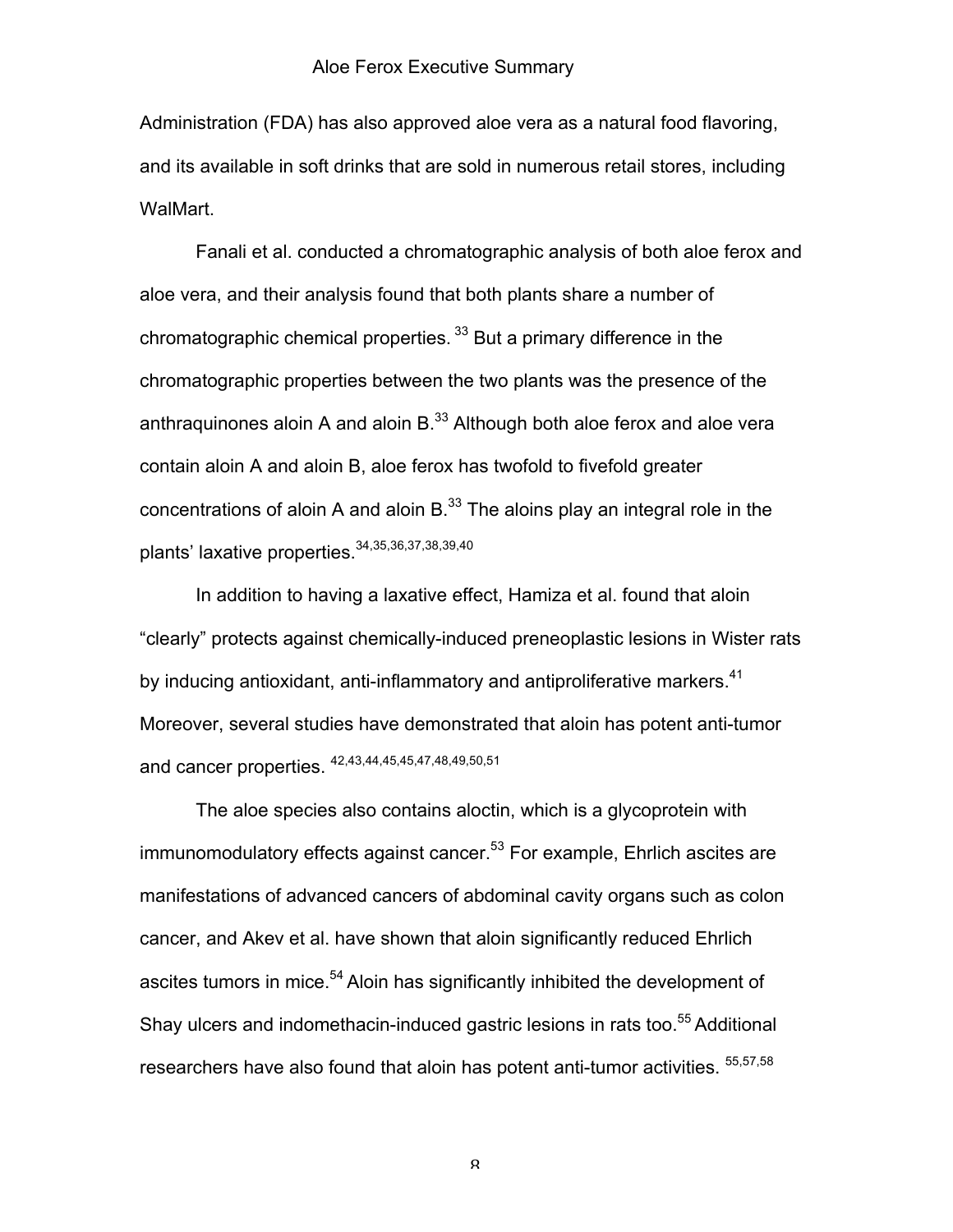Both aloe vera and aloe ferox contain aloe-emodin, which has also demonstrated potent anti-tumor activities.<sup>59</sup> Two studies by Subjoj et al., published in the *Journal of Pharmacology* and *European Journal of Pharmacological Science,* respectively, found that aloe-emodin acted on multiple cellular mechanisms to arrest and inhibit colon cancer.  $60,61$ 

Although aloe ferox and aloe vera share chromatographic properties, aloe ferox contains a twofold to fivefold greater concentration of aloin A and aloin  $B^{33}$ . The previously discussed data demonstrates that the aloins play an integral role in the laxative properties of both aloe ferox and aloe vera.<sup>34,35,36,37,38,39,40</sup> The aforementioned data also demonstrates that the aloins have potent anti-tumor and anti-cancer properties.41,42,43,44,45,45,47,48,49,50,51

As mentioned, aloin is an anthraquinone, a class of naturally occurring phenolic compounds, and the anthraquinones are frequently found in laxatives. For example, the anthraquinone senna is the active ingredient of Ex-Lax and several other laxatives. Several studies have demonstrated the anti-tumor affects of both aloin and senna. However, aloin has been shown to decrease carcinogenic activity in the colon that has been induced in rodents by azoxymethane, but senna has been shown to promote carcinogenic activity in the colon that has been induced in rodents by azoxymethane.  $88,89$ 

### **Conclusion**

Aloe ferox is an herb that has relieved the symptoms of thousands and

 $\mathbf Q$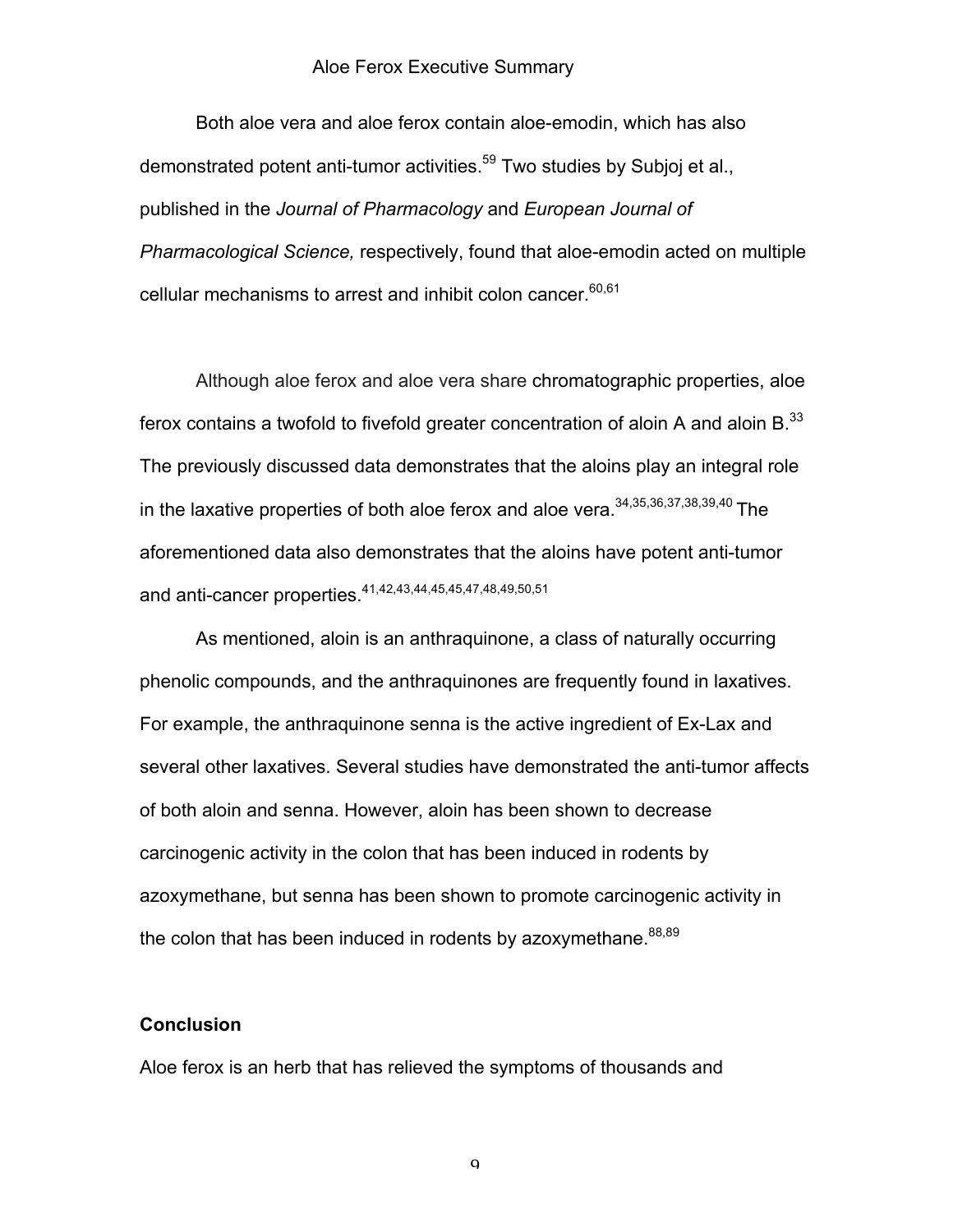thousands of people who are afflicted with IBS. As a laxative, aloe ferox differs from senna, because it is not habit forming in the respect that it does not require increasingly large doses to achieve regular bowel movements, whereas senna is habit forming and addictive due to the fact that it ultimately contributes to constipation by reducing the bowel's normal activity. $22$ 

At present, it is not known if the relatively large amounts of aloin contained in aloe ferox are solely responsible for its unique laxative properties or if other compounds contained in the herb contribute to its unique laxative properties too. So further research will be required to determine if the unique laxative properties of aloe ferox are solely a function of aloin or if other compounds contained in the herb contribute to its unique laxative profile.

Aloe ferox contains a twofold to fivefold greater concentration of aloin, which not only imparts laxative properties to the herb, but aloin is also a potent inhibitor of carcinogenesis. Thus, aloe ferox and aloe vera are fundamentally different herbs when looked at from the prospective of inducing motility in the intestinal tract.

The FDA-approved lubiprostone (Amitiza™), marketed by Sucampo, Takeda, and Abbott, which is approved for the treatment of IBS with constipation, however it shows to only produced a mere median increase of three or four spontaneous bowel movements per week, and its associated with a plethora of side effects.<sup>16,17</sup> Lubiprostone has also been shown to be teratogenic in guinea pigs, but aloin A administered to pregnant rats at 200 mg/kg per day between the 10th and 13th day of their gestational period was found to have no teratogenic or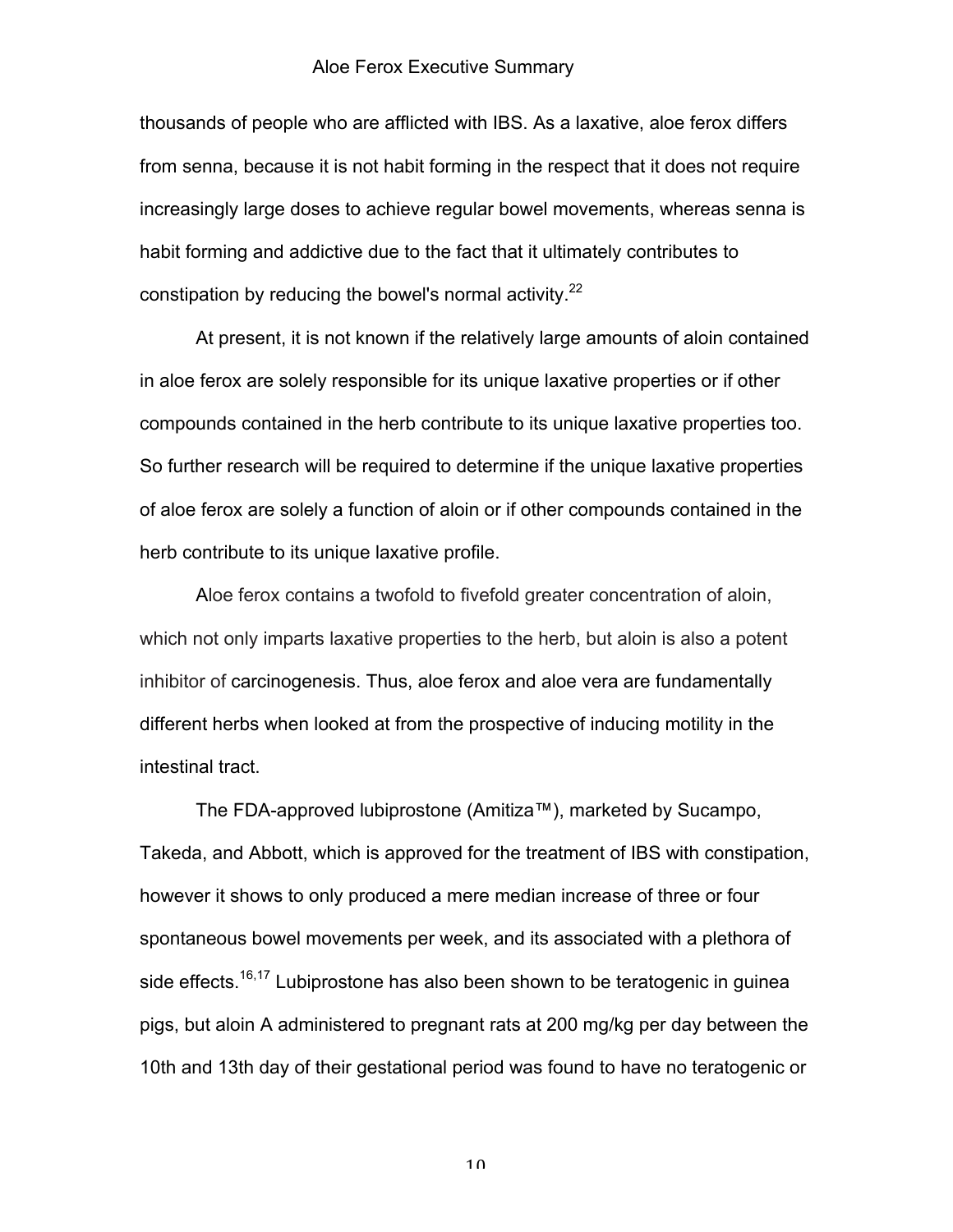foetotoxic effects.<sup>90</sup>

Linaclotide (Linzess™), the latest FDA-approved medication for the treatment of IBS with constipation, even though only one in five patients experience marginal benefit in bowel function improvement.<sup>18</sup>

Further research is invariably required on aloe ferox and aloin. But according to numerous anecdotal accounts, aloe ferox restores IBS patients to daily or near daily bowel movements without the concomitant side effects of lubiprostone, linaclotide and OTC laxatives, so it has the potential to dominate the IBS market.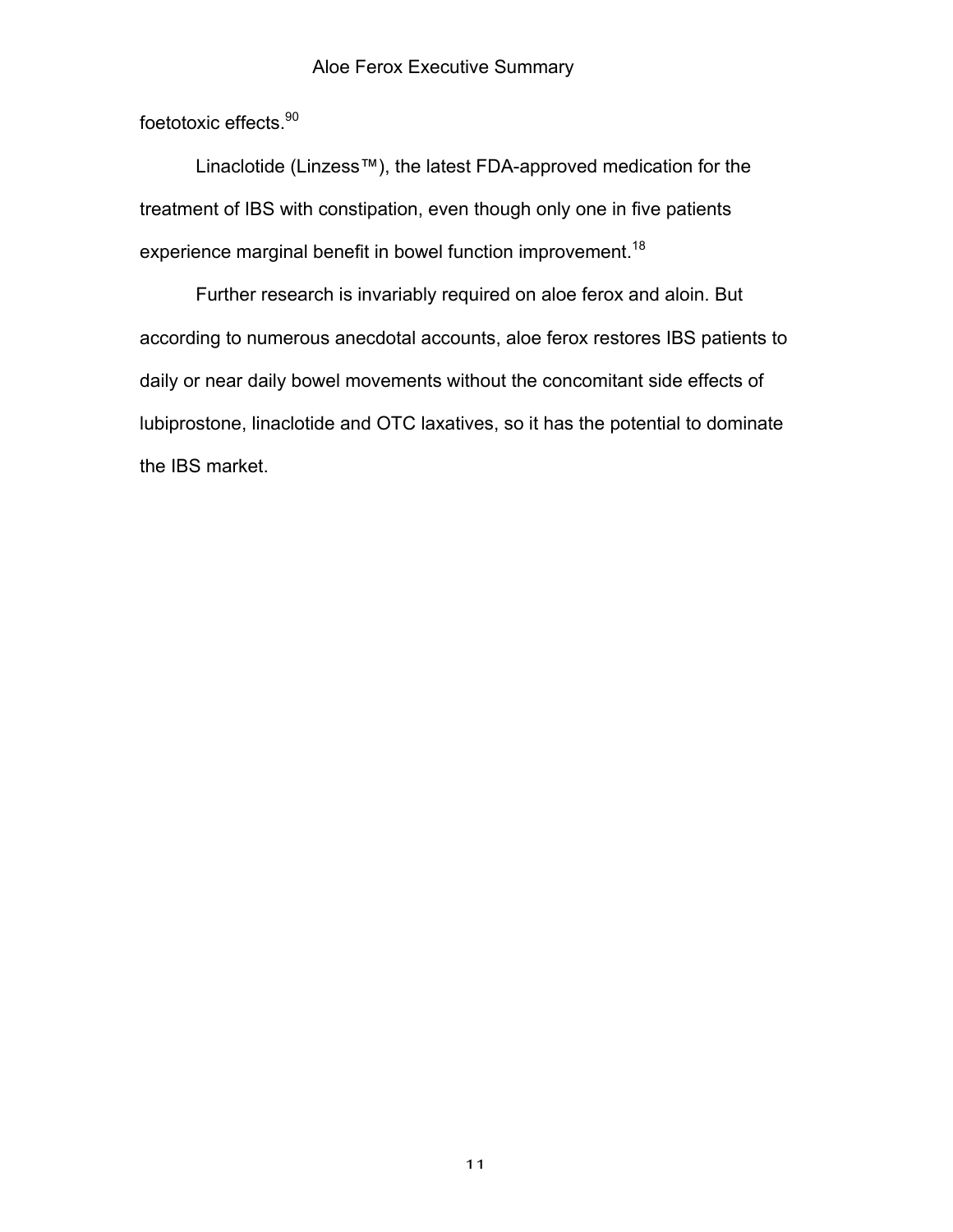# References

- 1. Cofré L P, Germain P F, Medina L L, Orellana G H, Suárez M J, Vergara A T. *Rev Med Chil.* 2008 Apr;136(4):507-16.
- 2. Maxion-Bergemann S, Thielecke F, Abel F, Bergemann R. Costs of irritable bowel syndrome in the UK and US. *Pharmacoeconomics.* 2006;24(1):21-37.
- 3. Sonnenberg A, Koch TR. National Health Interview Survey, National Hospital Discharge Survey, National Ambulatory Medical Care Survey and the Vital Statistics of the United States. Physician visits in the United States for constipation. *Dig Dis & Sci.* 1989;34:606-11.
- 4. Locke GR, Pemberton JH, Phillips SF (December 2000). "American Gastroenterological Association Medical Position Statement: guidelines on constipation". *Gastroenterology* 119 (6): 1761–6.
- 5. Talley NJ, Gabriel SE, Harmsen WS, Zinsmeister AR, Evans RW. Medical costs in community subjects with irritable bowel syndrome. *Gastroenterology.* 1995;109:1736-1741.
- 6. Levy RL, Von Korff M, Whitehead WE, et al. Costs of care for irritablebowel syndrome patients in a health maintenance organization. *Am J Gastroenterol.* 2001;96:3122-29.
- 7. Sheikh MY, Wright RA. Irritable bowel syndrome: current concepts and future prospects. *Hospital Physician March.* 1999;35(3):31-38.
- 8. Everhart JE, Renault PF. Irritable bowel syndrome in office-based practice in the United States. *Gastroenterology.* 1991;100:998-1005.
- 9. Paterson WG, Thompson WG, Vanner SJ, Faloon TR, Rosser WW, Birtwhistle RW, et al. Recommendations for the management of irritable bowel syndrome in family practice. IBS Consensus Conference Participants. *CMAJ.* 1999;161:154-160.
- 10.Rothstein RD. Irritable bowel syndrome. *Med Clin North Am.* 2000;84:1247-1257.
- 11.Majewski M, McCallum RW. Results of small intestinal bacterial overgrowth testing in irritable bowel syndrome patients: clinical profiles and effects of antibiotic trial. *Adv Med Sci.* 2007;52:139-42.
- 12.Porter CK, Gormley R, Tribble DR, et al.The Incidence and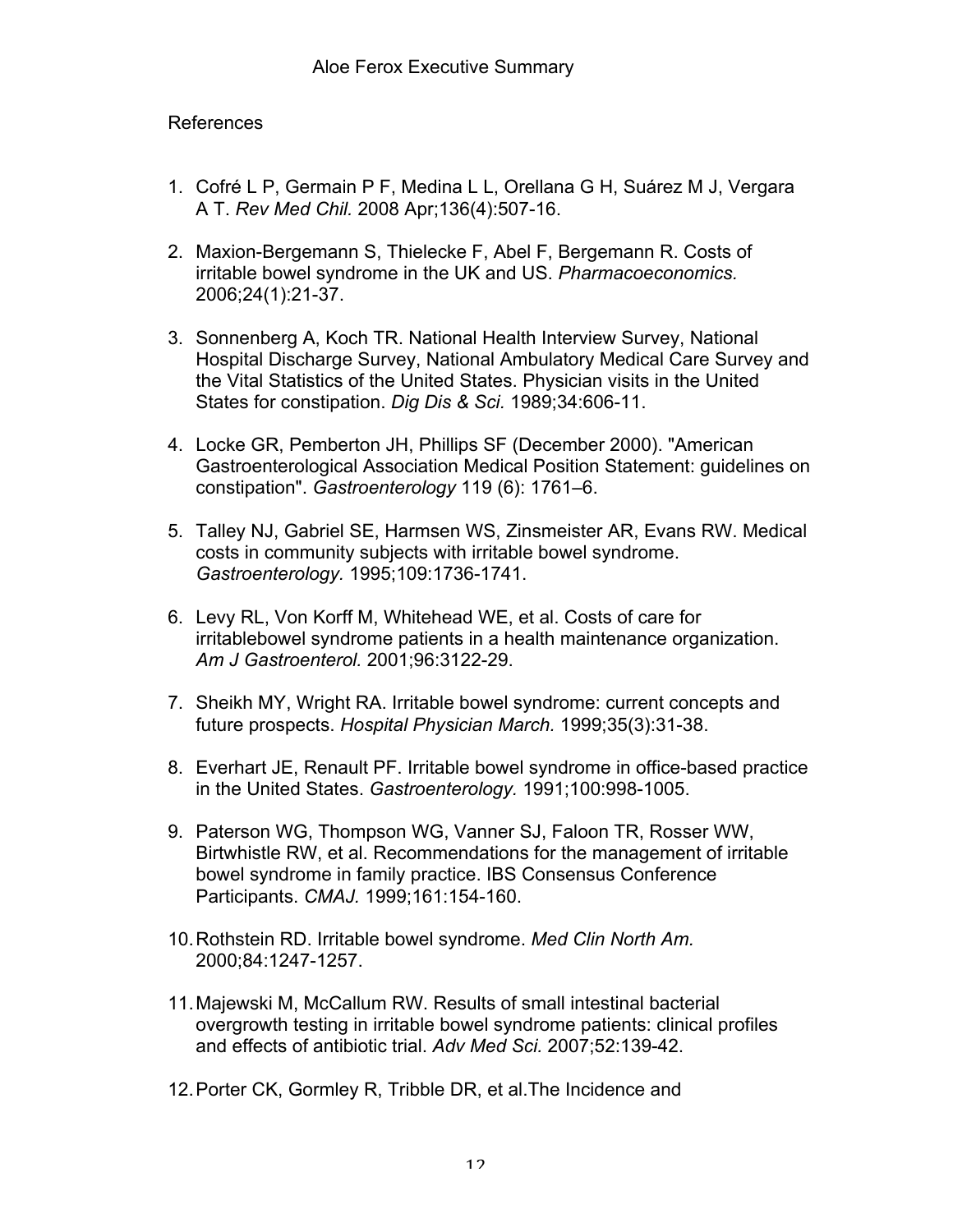gastrointestinal infectious risk of functional gastrointestinal disorders in a healthy US adult population. *Am J Gastroenterol.* 2011 Jan;106(1):130-8.

- 13.Goodman CC, Fuller KS. Pathology: implications for the physical therapist. 3rd ed. St. Louis: Saunders Elsevier, 2009.
- 14.Tack J. How can we achieve relief of bowel and abdominal symptoms for patients with irritable bowel syndrome with constipation? *Expert Rev Gastroenterol Hepatol.* 2013 Jul;7(5 Suppl 1):21-6.
- 15.Hammerle CW, Surawicz CM. Updates on treatment of irritable bowel syndrome. *World J Gastroenterol.* 2008 May 7;14(17):2639-49.
- 16.Johanson JF, Gargano MA, Holland PC, et al. Phase III patient assessments of the effects of lubiprostone, a chloride channel-2 (ClC-2) activator, for the treatment of constipation. *Am J Gastroenterol.*  2005;100(9 suppl):S329–30.
- 17.Johanson JF, Morton D, Geenen J, et al.Multicenter, 4-week, double-blind, randomized, placebo-controlled trial of lubiprostone, a locally-acting type-2 chloride channel activator, in patients with chronic constipation. *Am J Gastroenterol.* 2008 Jan;103(1):170-7.
- 18.Lembo AJ, Schneier HA, Shiff SJ, et al. Two randomized trials of linaclotide for chronic constipation. *N Engl J Med.* 2011 Aug 11;365(6):527-36.
- 19.Rao S, Lembo AJ, Shiff SJ, et al. A 12-week, randomized, controlled trial with a 4-week randomized withdrawal period to evaluate the efficacy and safety of linaclotide in irritable bowel syndrome with constipation. *Am J Gastroenterol.* 2012 Nov;107(11):1714-24.
- 20.Aragon G, MD, Graham DB, MD, Borum MA, et al. Probiotic therapy for irritable bowel syndrome. *Gastroenterol Hepatol.* 2010 January; 6(1): 39– 44.
- 21.Rao SS: Constipation: evaluation and treatment of colonic and anorectal motility disorders. *Gastroenterol Clin North Am.* 2007 3:687-711.
- 22.Krammer H, Schlieger F, Singer MV. Therapeutic options of chronic constipation. *Internist.* 2005 Dec;46(12):1331-8.
- 23.Roerig JL, Steffen KJ, Mitchell JE, Zunker C. Laxative abuse: epidemiology, diagnosis and management. *Drugs.* 2010 Aug 20;70(12):1487-503.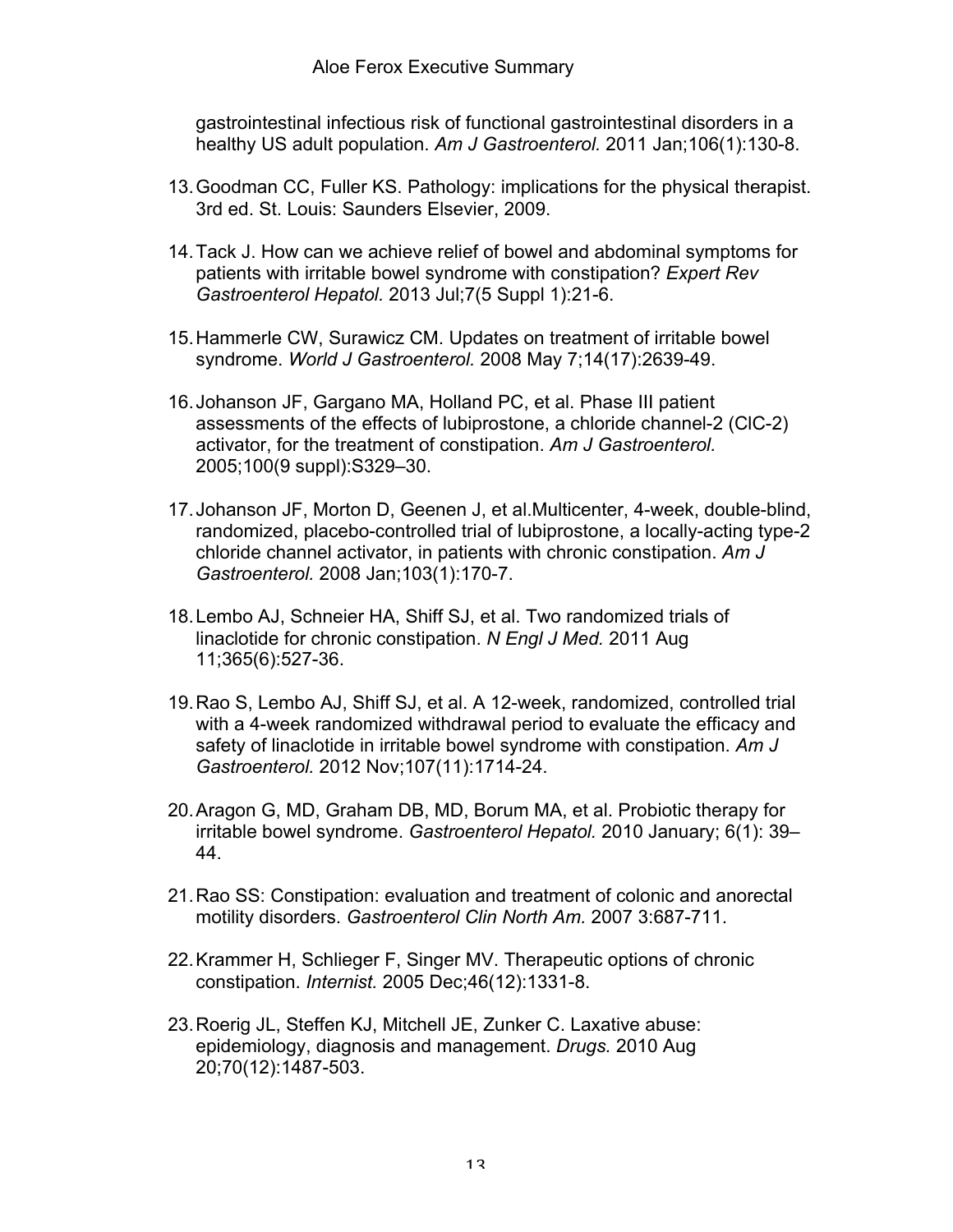- 24.Brown NW, Treasure JL, Campbell IC. Evidence for long-term pancreatic damage caused by laxative abuse in subjects recovered from anorexia nervosa. *Int J Eat Disord.* 2001 Mar;29(2):236-8.
- 25.Copeland P; Molina, H.; Ohye, Ch.; MacIas, R.; Alaminos, A.; Alvarez, L.; Teijeiro, J.; Muñoz, J. et al. (1994). Renal failure associated with laxative abuse. *Psychother Psychosom.* 62 (3–4): 200–2.
- 26.Grace OM, Simmonds MS, Smith GF, van Wyk AE. Therapeutic uses of Aloe L. (Asphodelaceae) in southern Africa. *Ethnopharmacol.* 2008 Oct 28;119(3):604-14.
- 27.Soeda M, Otomo M, Ome M, et al. Studies on anti-bacterial and antifungal activities of Cape. *Nihon Saikingaku Zasshi.* 1966 Oct;21(10):609- 14.
- 28.Jia Y, Zhao G, Jia Preliminary evaluation: the effects of Aloe ferox Miller and Aloe arborescens Miller on wound healing. *J.Ethnopharmacol.* 2008 Nov 20;120(2):181-9.
- 29.Wintola OA, Afolayan AJ. Phytochemical constituents and antioxidant activities of the whole leaf extract of Aloe ferox Mill. *Pharmacogn Mag.* 2011 Oct;7(28):325-33.
- 30.Fawole OA, Amoo SO, Ndhlala AR,et al. Anti-inflammatory, anticholinesterase, antioxidant and phytochemical properties of medicinal plants used for pain-related ailments in South Africa. *J Ethnopharmacol.* 2010 Feb 3;127(2):235-41.
- 31.Wintola OA, Sunmonu TO, Afolayan AJ. The effect of Aloe ferox Mill. in the treatment of loperamide-induced constipation in Wistar rats. *BMC Gastroenterol.* 2010 Aug 19;10:95.
- 32.Wintola OA, Sunmonu TO, Afolayan AJ. Toxicological evaluation of aqueous extract of Aloe ferox Mill. in loperamide-induced constipated rats. *Hum Exp Toxicol.* 2011 May;30(5):425-31.
- 33.Fanali S, Aturki Z, D'Orazio G, et al. Analysis of Aloe-based phytotherapeutic products by using nano-LC-MS. *J Sep Sci.* 2010 Sep;33(17-18):2663-70.
- 34.Capasso F, Mascolo N, Autore G, Duraccio MR. Effect of indomethacin on aloin and 1,8 dioxianthraquinone-induced production of prostaglandins in rat isolated colon. Prostaglandins. 1983 Oct;26(4):557-62.
- 35.Ishii Y, Tanizawa H, Takino Y. Studies of aloe. III. Mechanism of cathartic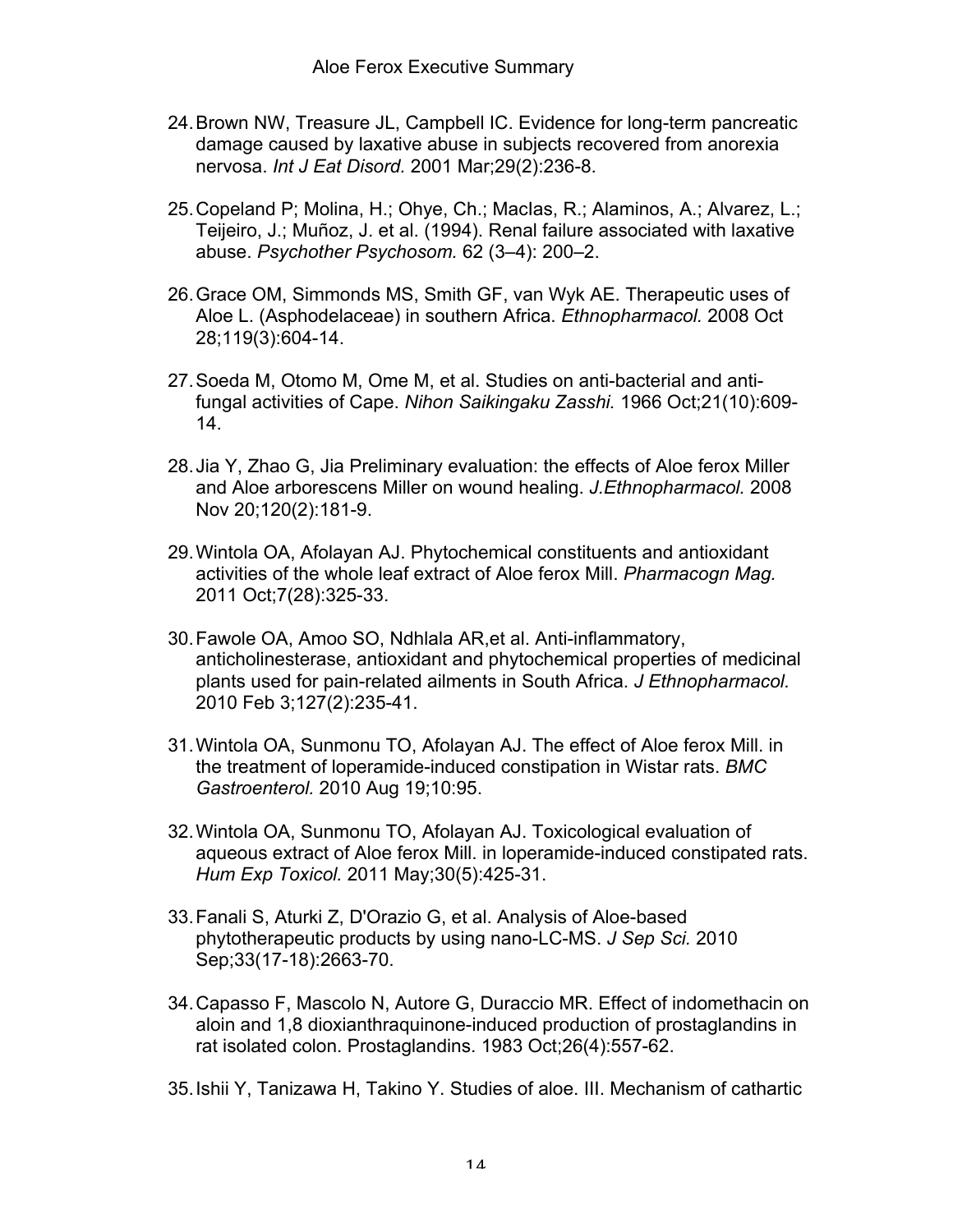effect. Chem Pharm Bull (Tokyo). 1990 Jan;38(1):197-200.

- 36.Ishii Y, Tanizawa H, Takino Y. Biol Pharm Bull. Studies of aloe. V. Mechanism of cathartic effect.1994 May;17(5):651-3.
- 37.Ishii Y, Tanizawa H, Takino Y. Rat selection test with respect to laxative activity induced by barbaloin. Biol Pharm Bull. 1993 Oct;16(10):1040.
- 38.Biol Pharm Bull. 1998 Nov;21(11):1226-7. Studies of aloe. VI. Cathartic effect of isobarbaloin. Ishii Y, Takino Y, Toyo'oka T, Tanizawa H.
- 39.Capasso F, Mascolo N, Autore G, Duraccio MR.Prostaglandins.Effect of indomethacin on aloin and 1,8 dioxianthraquinone-induced production of prostaglandins in rat isolated colon. 1983 Oct;26(4):557-62.
- 40.Izzo AA, Sautebin L, Borrelli F, et al. Eur J Pharmacol.The role of nitric oxide in aloe-induced diarrhoea in the rat. 1999 Feb 26;368(1):43-8.
- 41.Hamiza O, Rehman M, Khan R, et al.Chemopreventive effects of aloin against 1,2-dimethylhydrazine-induced preneoplastic lesions in the colon of Wistar rats. *Hum Exp Toxicol.* [Epub ahead of print] 2013 Aug 8.
- 42.El-Shemy HA, Aboul-Soud MA, et al. Antitumor properties and modulation of antioxidant enzymes' activity by Aloe vera leaf active principles isolated via supercritical carbon dioxide extraction. *Curr Med Chem.* 2010;17(2):129-38.
- 43.Pan Q, Pan H, Lou H, et al. Inhibition of the angiogenesis and growth of Aloin in human colorectal cancer in vitro and in vivo. Cancer Cell Int. 2013 Jul 12;13(1):69.
- 44.Tabolacci C, Rossi S, Lentini A, Amino Acids. Aloin enhances cisplatin antineoplastic activity in B16-F10 melanoma cells by transglutaminaseinduced differentiation. 2013 Jan;44(1):293-300.
- 45.Kumar S, Matharasi DP, Gopi S,J Asian Nat Prod Res.Synthesis of cytotoxic and antioxidant Schiff's base analogs of aloin. 2010 May;12(5):360-70.
- 46.Nićiforović A, Adzić M, Spasić SD, Radojcić M. Cancer Biol Ther. Antitumor effects of a natural anthracycline analog (Aloin) involve altered activity of antioxidant enzymes in HeLaS3 cells. 2007 Aug;6(8):1200-5.
- 47.Esmat AY, Tomasetto C, Rio MC. Cytotoxicity of a natural anthraquinone (Aloin) against human breast cancer cell lines with and without ErbB-2: topoisomerase IIalpha coamplification. Cancer Biol Ther. 2006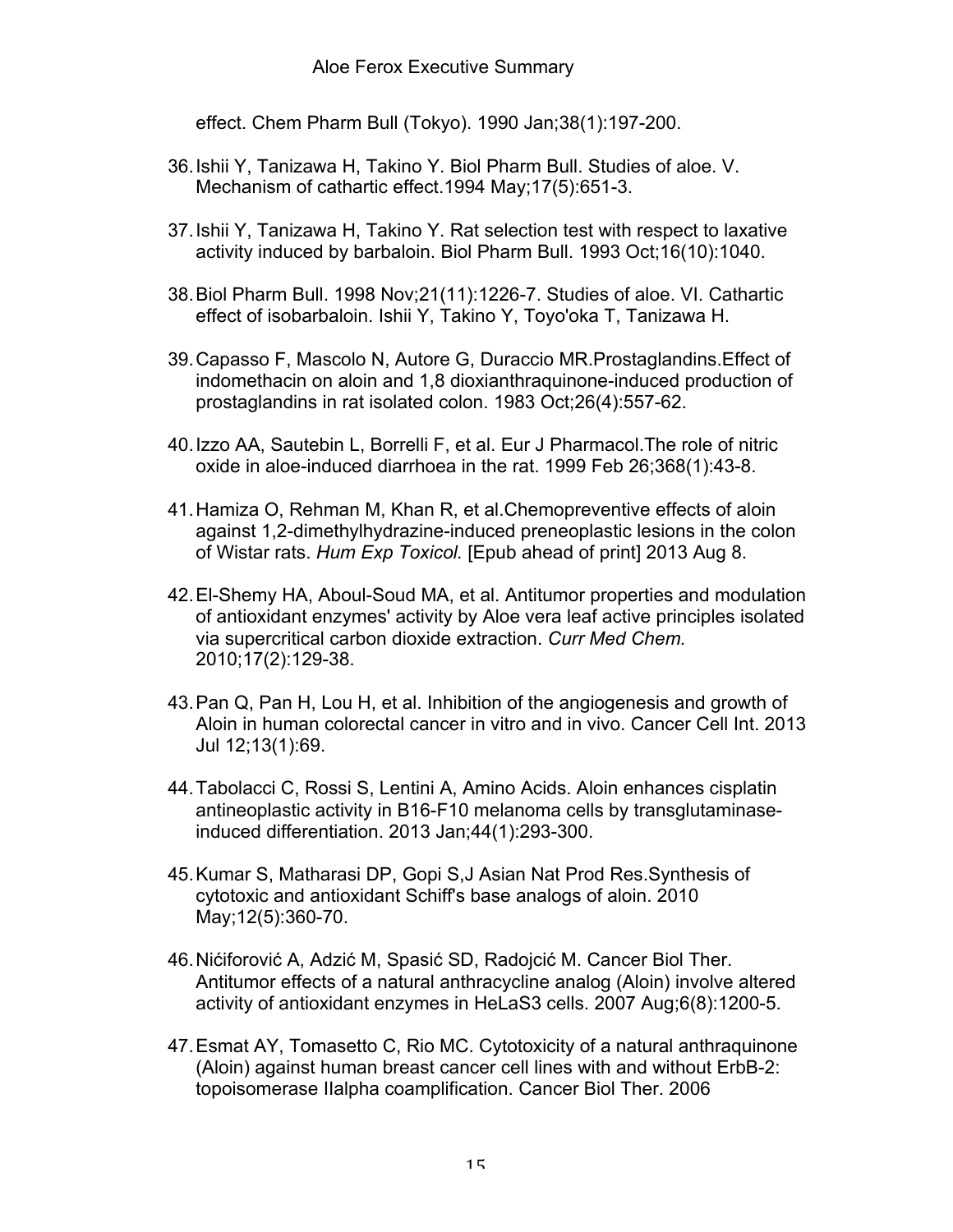Jan;5(1):97-103.

- 48.Metenawy W, Esmat A. Cytotoxicity of a natural anthraquinone (aloin) against breast and ovarian tumor cell lines in comparison to conventional chemotherapeutic drugs. Cancer Mol Biol. 1996;3:851-64.
- 49.Fenig E, Nordenberg J, Beery E, et al. Combined effect of aloe-emodin and chemotherapeutic agents on the proliferation of an adherent variant cell line of Merkel cell carcinoma. Oncol Rep. 2004 Jan;11(1):213-7.
- 50.Shimpo K, Chihara T, Beppu H, et al. Inhibition of azoxymethane-induced DNA adduct formation by Aloe arborescens var. natalensis. Asian Pac J Cancer Prev. 2003 Jul-Sep;4(3):247-51.
- 51.Fahim FA, Esmat AY, Mady EA, Amin MA. Serum LDH and ALP isozyme activities in mice bearing solid Ehrlich carcinoma and/or treated with the maximum tolerated dose (MTD) of aloin. Dis Markers. 1997 Nov;13(3):183-93.
- 52.Siegers CP, Siemers J, Baretton G. Sennosides and aloin do not promote dimethylhydrazine-induced colorectal tumors in mice. Pharmacology. 1993 Oct;47 Suppl 1:205-8.
- 53.Harlev E, Nevo E, Lansky EP, et al. Anticancer potential of aloes: antioxidant, antiproliferative, and immunostimulatory attributes. *Planta Med.* 2012 Jun;78(9):843-52.
- 54.Akev N, Turkay G, Can A, et al. Tumour preventive effect of Aloe vera leaf pulp lectin (Aloctin I) on Ehrlich ascites tumours in mice. *Phytother Res.* 2007 Nov;21(11):1070-5.
- 55.Saito H, Imanishi K, Okabe S. Effects of aloe extracts, aloctin A, on gastric secretion and on experimental gastric lesions in rats. *Yakugaku Zasshi.* 1989 May;109(5):335-9.
- 56.Yoshimoto R, Kondoh N, Isawa M, Hamuro J. Plant lectin, ATF1011, on the tumor cell surface augments tumor-specific immunity through activation of T cells specific for the lectin. *Immunol Immunother.* 1987;25(1):25-30.
- 57.Imanishi K, Suzuki I. Induction of nonspecific cell-mediated cytotoxic reactivity from non-immune spleen cells treated with aloctin A. *Int J Immunopharmacol.* 1986;8(7):781-7.
- 58.Imanishi K, Ishiguro T. Pharmacological studies on a plant lectin, Aloctin A. I. Growth inhibition of mouse methylcholanthrene-induced fibrosarcoma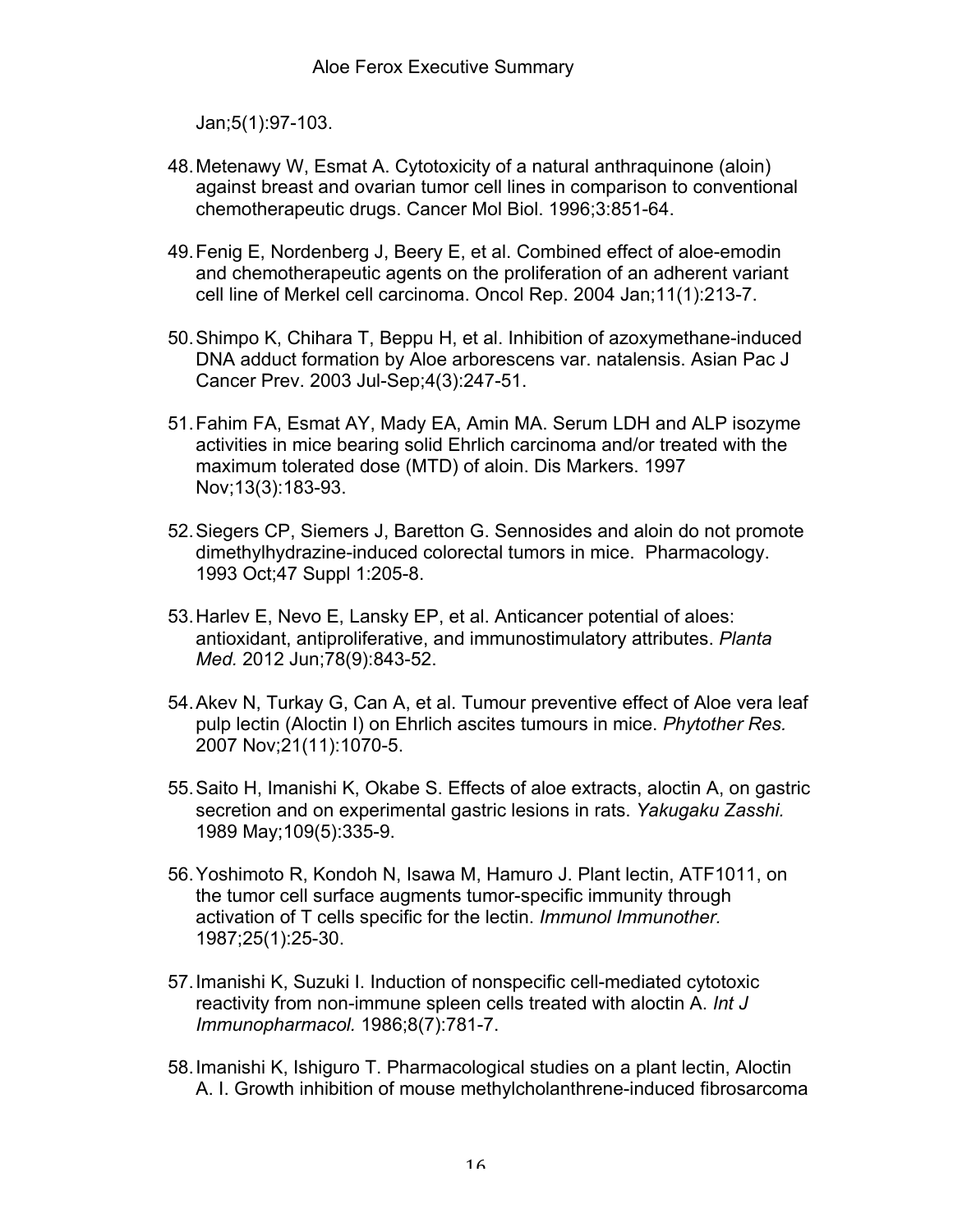(Meth A) in ascites form by Aloctin A. *Experientia.* 1981 Nov 15;37(11):1186-7.

- 59.Committee On Herbal Medicinal Products Assessment. Report on Aloe Barabadensis Miller and Aloe (various species, mainly Aloe Feroxmiller and Its hybrids) 2007 London: 4
- 60.Suboj P, Babykutty S, Valiyaparambil DR, et al. Aloe emodin inhibits colon cancer cell migration/angiogenesis by downregulating MMP-2/9, RhoB and VEGF via reduced DNA binding activity of NF-κB. *Eur J Pharm Sci.* 2012 Apr 11;45(5):581-91.
- 61.Suboj P, Babykutty S, Srinivas P, Gopala S. Aloe emodin induces G2/M cell cycle arrest and apoptosis via activation of caspase-6 in human colon cancer cells. *Pharmacology.* 2012;89(1-2):91-8.
- 62.Yokohira M, Matsuda Y, Suzuki S, et al. Equivocal colonic carcinogenicity of Aloe arborescens Miller var. natalensis berger at high-dose level in a Wistar Hannover rat 2-y study. *J Food Sci.* 2009 Mar;74(2):T24-30.
- 63.Food and Drug Administration. Status of certain additional over-thecounter drug category II and III active ingredients. Federal Register: May 9, 2002 Volume 67, Number 90.
- 64.Boudreau MD, Mellick PW, Olson GR, et al. Clear Evidence of Carcinogenic Activity by a Whole-Leaf ExtractofAloe barbadensis Miller (Aloe vera) in F344/N Rats. *Toxicol Sci.* 2013 Jan;131(1):26-39.
- 65.Fujiwara M, Okayasu I, Oritsu M, et al. Significant increase in prostaglandin E-main urinary metabolite by laxative administration: comparison with ulcerative colitis. *Digestion.* 2000;61(3):201-6.
- 66.Capasso F, Mascolo N, Autore G, Romano V. Laxatives and the production of autacoids by rat colon. *J Pharm Pharmacol.* 1986 Aug;38(8):627-9.
- 67.Hokari R, Kurihara C, Nagata N et a. Increased expression of lipocalintype-prostaglandin D synthase in ulcerative colitis and exacerbating role in murine colitis. *Am J Physiol Gastrointest Liver Physiol.* 2011 Mar;300(3):G401-8.
- 68.Dudhgaonkar SP, Tandan SK, Kumar D, et al. Influence of simultaneous inhibition of cyclooxygenase-2 and inducible nitric oxide synthase in experimental colitis in rats. *Inflammopharmacology.* 2007 Oct;15(5):188- 95.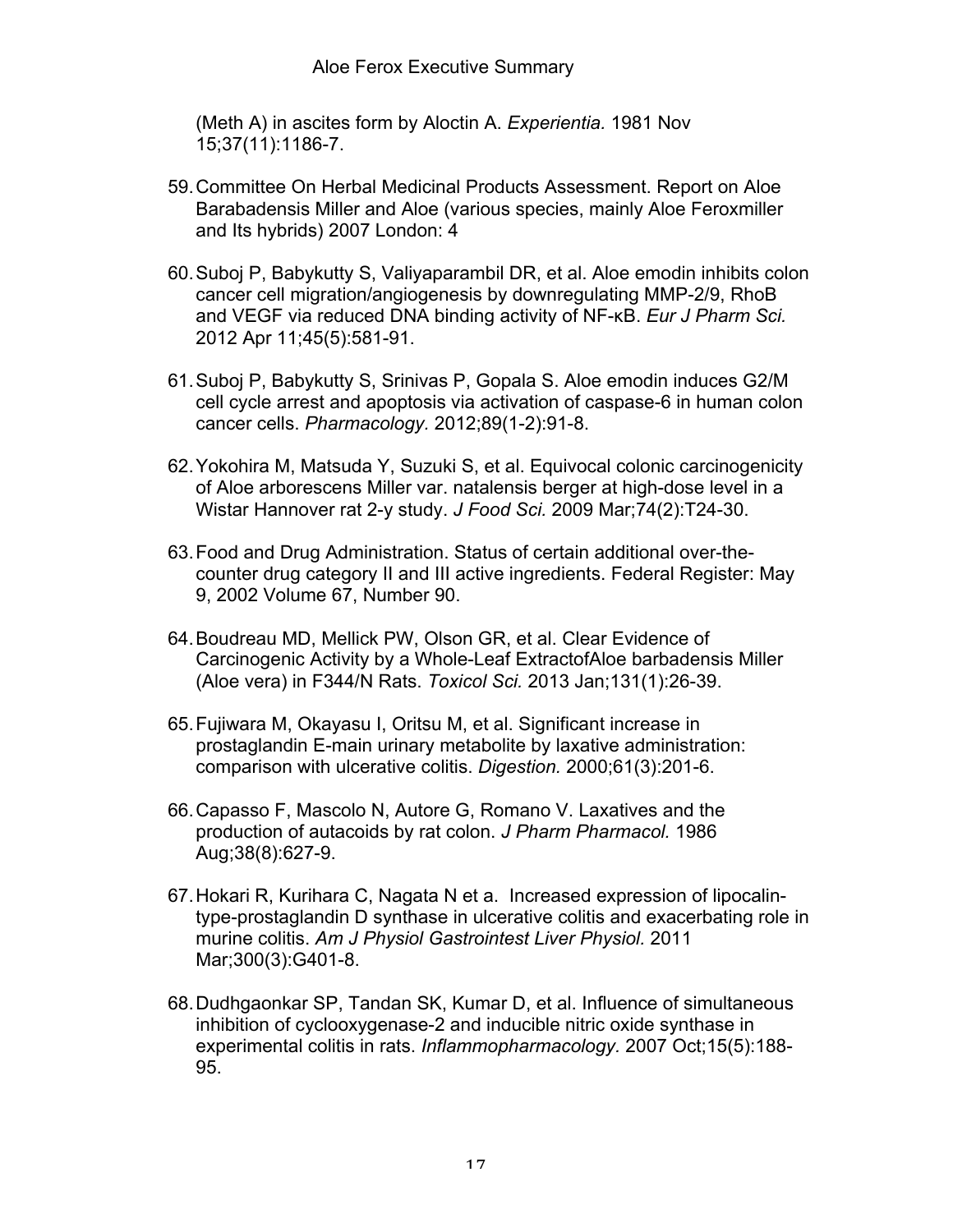- 69.Blazovics A, Hagymasi K, Pronai L. Cytokines, prostaglandins, nutritive and non-nuitritive factors in inflammatory bowel diseases. *Orv Hetil.* 2004; 145: 2523-2529.
- 70.Sklyarov, N.B. Panasyuk, I.S. Fomenko. Role of nitric oxide-synthase and cyclooxygenase/lipooxygenase systems in development of experimental ulcerative colitis. *Journal Of Physiology And Pharmacology.* 2011, 62 (1):65-73.
- 71.Kiran RP, Khoury W, Church JM, et al. Colorectal cancer complicating inflammatory bowel disease: similarities and differences between Crohn's and ulcerative colitis based on three decades of experience. *Ann Surg.*  2010 Aug;252(2):330-5.
- 72.Delaunoit T, Limburg PJ, Goldberg RM, et al. Colorectal cancer prognosis among patients with inflammatory bowel disease. *Clin Gastroenterol Hepatol.* 2006 Mar;4(3):335-42.
- 73.Brackmann S, Andersen SN, Aamodt G, et al. Relationship between clinical parameters and the colitis-colorectal cancer interval in a cohort of patients with colorectal cancer in inflammatory bowel disease. *Scand J Gastroenterol.* 2009;44(1):46-55.
- 74.Dyson JK, Rutter MD. Colorectal cancer in inflammatory bowel disease: what is the real magnitude of the risk? *World J Gastroenterol.* 2012 Aug 7;18(29):3839-48.
- 75.Brackmann S, Andersen SN, Aamodt G, et al. Two distinct groups of colorectal cancer in inflammatory bowel disease. *Inflamm Bowel Dis.* 2009 Jan;15(1):9-16.
- 76.Pohl C, Hombach A, Kruis W. Chronic inflammatory bowel disease and cancer. *Hepatogastroenterology.* 2000 Jan-Feb;47(31):57-70.
- 77.Yu DY, Zhao QL, Furuta M, et al. Molecular mechanisms of apoptosis induction by 2-dodecylcyclobutanone, a radiolytic product of palmitic acid, in human lymphoma U937 cells. *Apoptosis.* 2012 Jun;17(6):636-45.
- 78.Knoll N, Weise A, Claussen U, et al. Dodecylcyclobutanone, a radiolytic product of palmitic acid, is genotoxic in primary human colon cells and in cells from preneoplastic lesions. *Mutat Res.* 2006 Feb 22;594(1-2):10-9.
- 79.Raul F, Gosse F, Delincee H, et al. Food-borne radiolytic compounds (2 alkylcyclobutanones)may promote experimental colon carcinogenesis. *Nutr Cancer.* 2002;44(2):189-91.